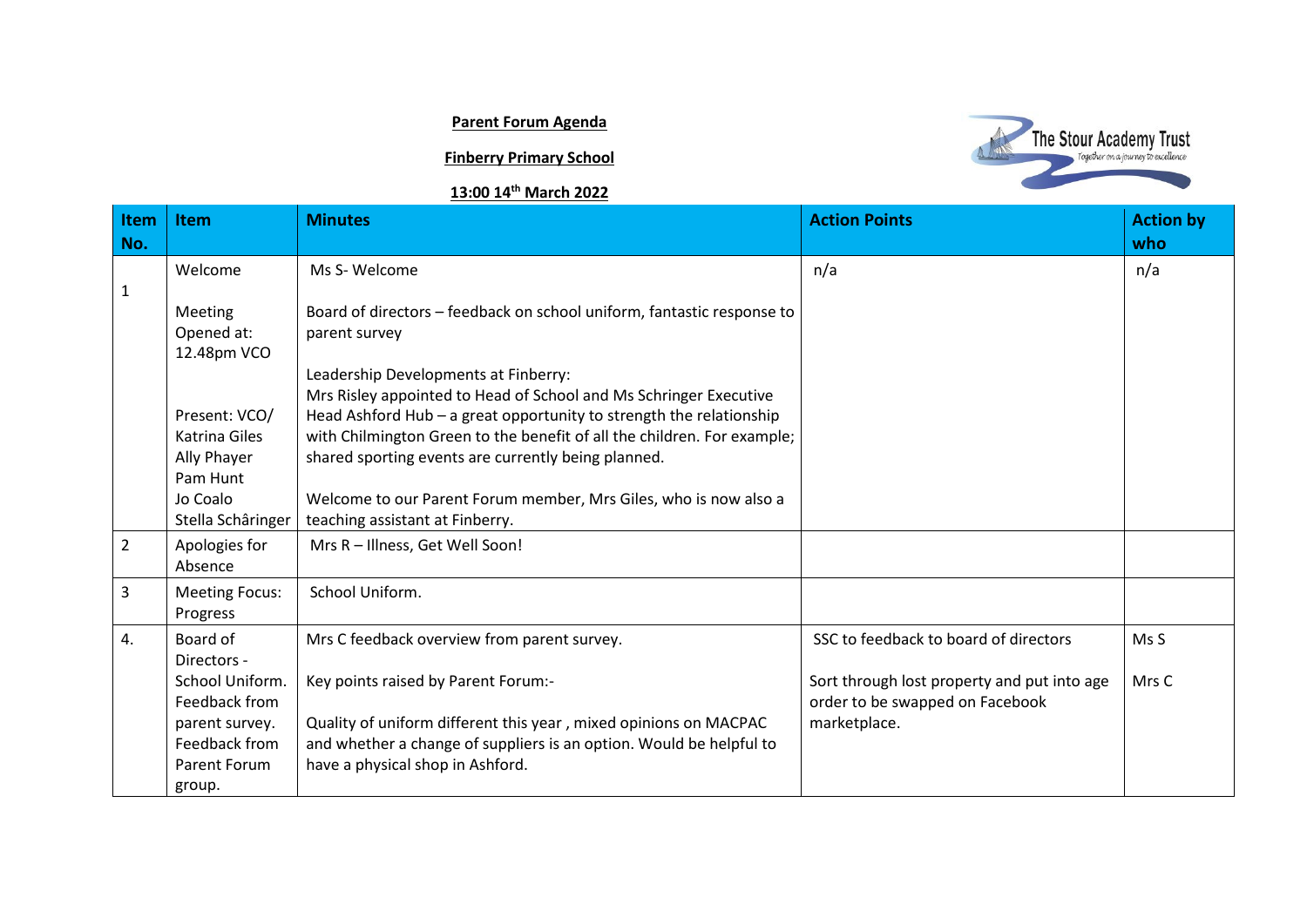|   |                                                              | Sport hoodies are popular with Parents but expensive.                                                                                                                                                                                                                                                                                                                                                                                                                                                                                                                                                                                    | Arrange "swap shop" for term 6 coffee<br>morning PSA                                                   | Mrs C                                      |
|---|--------------------------------------------------------------|------------------------------------------------------------------------------------------------------------------------------------------------------------------------------------------------------------------------------------------------------------------------------------------------------------------------------------------------------------------------------------------------------------------------------------------------------------------------------------------------------------------------------------------------------------------------------------------------------------------------------------------|--------------------------------------------------------------------------------------------------------|--------------------------------------------|
|   |                                                              | Turn around time from ordering is a problem. - suppliers can take up<br>to 6 weeks.                                                                                                                                                                                                                                                                                                                                                                                                                                                                                                                                                      | SSC to feedback to board of directors                                                                  | Ms S                                       |
|   |                                                              | Un named lost property - swap shop coffee morning or via parents on<br>facebook marketplace                                                                                                                                                                                                                                                                                                                                                                                                                                                                                                                                              |                                                                                                        |                                            |
|   |                                                              | Book bags - Could a small Finberry bag separate from book bags be<br>considered to hold water bottles etc to prevent spillages. More<br>accessible for pupils to carry own bags to school.                                                                                                                                                                                                                                                                                                                                                                                                                                               |                                                                                                        |                                            |
| 6 | AOB-                                                         | Cerebral palsy awareness day - Both Mrs Phayer and Mrs Coalo have<br>pupil with a form of cerebral palsy and would like to raise the<br>awareness.                                                                                                                                                                                                                                                                                                                                                                                                                                                                                       | Assembly could be held (Mrs Phayer is<br>happy to come in), an awareness day<br>where we wear "green". | Miss Barry to<br>liaise with<br>Mrs Phayer |
|   |                                                              | Booking on to after school clubs issues raised. Suggestions put<br>forward:-<br>Could a wider range to be offered to allow more pupils<br>$\bullet$<br>opportunity - teachers currently run 3 clubs a year, with<br>some changes of staff we could double check everyone has<br>run a club.<br>Could there be a system of 1 club per term per child /<br>$\bullet$<br>priority list for those who missed out last term etc.<br>Could each class have an extracurricular sign up register<br>where each pupil must sign up to a class per academic year.<br>Group to think of further ideas and feedback at next Parent Forum<br>meeting. | To be raised at staff briefing on Thursday<br>Added to agenda point for next term parent<br>forum      | Ms S                                       |
| 7 | <b>Meeting Close:</b><br><b>Next Meeting:</b><br>1pm 16.5.22 | To be held face to face Monday $16^{th}$ May $1.00 \text{pm} - 1.30 \text{pm}$ / option<br>to join remotely.                                                                                                                                                                                                                                                                                                                                                                                                                                                                                                                             | Invitation to go out via email.                                                                        | Mrs C<br>Mrs Blake                         |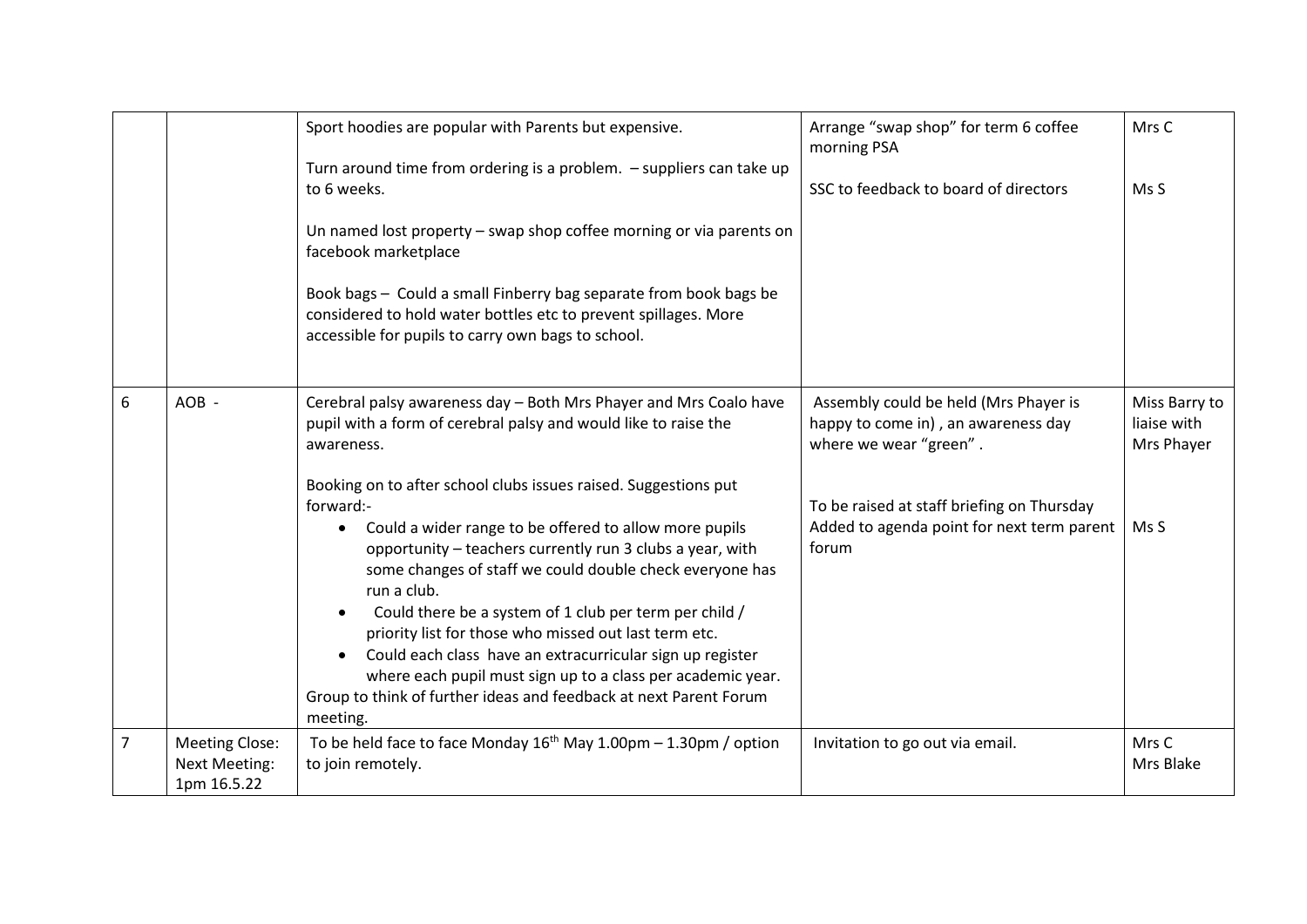

| <b>Uniform Practical</b>                                                    | <b>Uniform is Affordable</b>                                                                                                 |  |
|-----------------------------------------------------------------------------|------------------------------------------------------------------------------------------------------------------------------|--|
| <b>Yes</b>                                                                  | Yes very much so                                                                                                             |  |
| Unfortunately, not. Burgundy colour is very difficult to find anywhere      | Yes, it is.                                                                                                                  |  |
| else expect the website you advise to buy from. The last order took over    | It is.                                                                                                                       |  |
| 6 weeks to arrive.                                                          | Yes but the sports was expensive                                                                                             |  |
| White t shirts get dirty constantly and are not practical.                  | If sourced elsewhere than from Mapac it is affordable. But Mapac prices                                                      |  |
| I love the fact that is quite a dark colour.                                | are not affordable given the lower quality of all items                                                                      |  |
| Yes I think so                                                              | Like the fact that although t-shirts can have logo, cheaper supermarket<br>ones are easy to replace. Sweatshirts good price. |  |
| Uniform is practical. However the quality from Mapac is very poor,          |                                                                                                                              |  |
| especially given the price.                                                 | Only buy the school jumpers as I think the rest of the 'branded' items are                                                   |  |
| Yes, standard uniform                                                       | completely unnecessary & an expense that really isn't needed.                                                                |  |
| White t shirts are the most impractical idea for school tops! They get      | Could be slightly cheaper. Or offers like 4 for 3 or 5 for 4.                                                                |  |
| ruined so fast!                                                             | Yes.                                                                                                                         |  |
| Yes, but jumpers are not great quality. Even after 50 washes it loose       | i think so (as long as one doesn't have to update the uniform each yr to a                                                   |  |
| colour.                                                                     | new model).                                                                                                                  |  |
| Very practical.                                                             | It is affordable all the time you can buy unbranded polos and bottoms                                                        |  |
| it is practical in that there is no questioning what to wear today; we had  | from supermarkets.                                                                                                           |  |
| to get more comfortable shoes online.                                       | Yes it is.                                                                                                                   |  |
| Yes, it is and it looks smart too whilst not being restrictive however I do | Yes - I also think it's good not everything has to come from the school                                                      |  |
| wish the jumpers were a bit more tumble dryer friendly and didn't shrink    | shop but the stuff that does is great quality and reasonable                                                                 |  |
| so much.                                                                    | Yes - when you ensure there is plenty of growing room. A number of the                                                       |  |
| Yes, however I feel that the cardigan is very thick. Maybe a thinner        | non-branded basics are available second hand (ebay etc)                                                                      |  |
| cardigan would be better for the warmer weather.                            | Agree                                                                                                                        |  |
| Yes - smart, practical and a good range of choices for both boys and girls  |                                                                                                                              |  |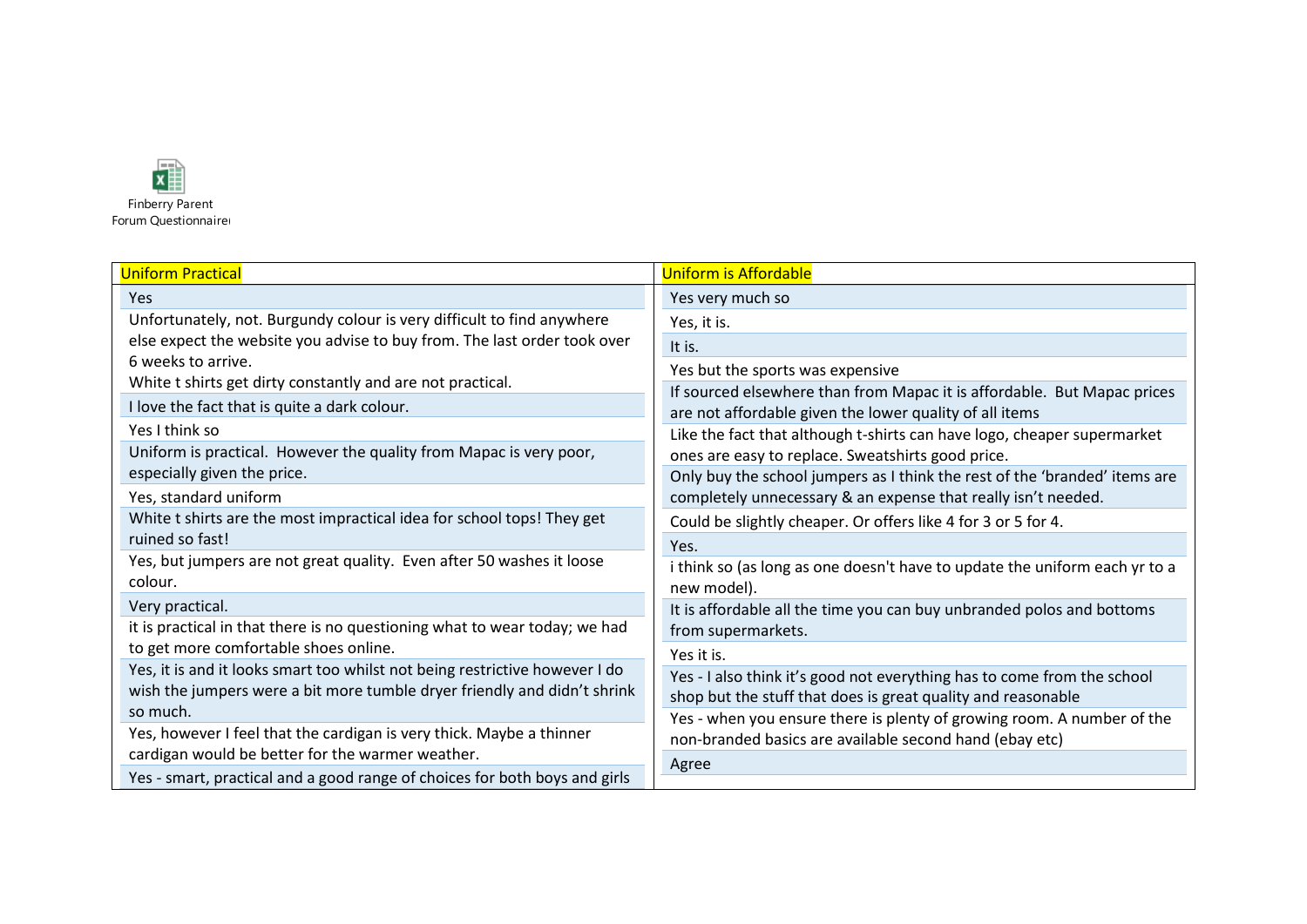| White tops are very smart, but are very hard to keep looking clean                          | Yes it affordable for the jumpers but PE jumpers are too expensive and                                                                                                                                                             |  |
|---------------------------------------------------------------------------------------------|------------------------------------------------------------------------------------------------------------------------------------------------------------------------------------------------------------------------------------|--|
| (drywipe marker is very hard to get out of these). Zip up cardigans                         | so are the school t-shirts.                                                                                                                                                                                                        |  |
| instead of jumpers would be easier for the younger pupils to put on                         | N <sub>o</sub>                                                                                                                                                                                                                     |  |
| rather than button cardigans or jumpers                                                     | I think the jumpers could be cheaper but we don't have an option to buy<br>elsewhere. I always buy other bits from supermarkets rather than<br>Macpac to reduce costs.                                                             |  |
| Strongly agree                                                                              |                                                                                                                                                                                                                                    |  |
| Yes because everyone has to wear the same and no brand/label                                |                                                                                                                                                                                                                                    |  |
| pressure.                                                                                   | Yes                                                                                                                                                                                                                                |  |
| <b>Yes</b>                                                                                  | It's affordable if brought from most supermarkets.                                                                                                                                                                                 |  |
| Yes - I'm glad that the kids are encouraged to wear polo and jumper. So                     | Yes                                                                                                                                                                                                                                |  |
| many schools have ties from junior years & I feel this isn't very practical                 | Yes                                                                                                                                                                                                                                |  |
| for primary school.<br>Book bags on the other hand are not practical, especially if you are | Yes                                                                                                                                                                                                                                |  |
| walking to school or have multiple children. They only fit a book in (not                   | I feel the uniform isn't as affordable as I'd like for example jumper being                                                                                                                                                        |  |
| water or packed lunch) and it makes life unnecessarily difficult - I think                  | just over 8 pound and if your child is messy eater or arts and crafts ect<br>this can get expensive as multiple jumpers will need to be bought or<br>especially if growth spurt and your on a small budget if low income<br>family |  |
| that's why so many parents have stuck to back packs.                                        |                                                                                                                                                                                                                                    |  |
| Yes except the insistence on using a book bag instead of a rucksack                         |                                                                                                                                                                                                                                    |  |
| (which now seems to be ignored!)                                                            |                                                                                                                                                                                                                                    |  |
| Finberry school uniform I feel is very practical.                                           | Yes it is affordable as its really only a few items you need to get online -                                                                                                                                                       |  |
| Uniform is defenetly important for equality                                                 | the rest of it, you can purchase a anywhere.                                                                                                                                                                                       |  |
| yes                                                                                         | Yes I do.                                                                                                                                                                                                                          |  |
| Yes                                                                                         | We have the option to only have to buy the sweatshirt from Macpac and                                                                                                                                                              |  |
| Yes uniform is practical :)                                                                 | the other items can be from a place of your choice dependant on                                                                                                                                                                    |  |
| I feel the uniform is very practical and smart for the children to wear.                    | budget/design.                                                                                                                                                                                                                     |  |
| Some sort of fleece or light jacket would be a nice option for the children                 | Yes, The jumpers and cardigans are affordable for the quality you get.                                                                                                                                                             |  |
| too.                                                                                        | No - too expensive                                                                                                                                                                                                                 |  |
| Yes I do.                                                                                   | "Iron on" Finberry logos would save £'s as parents could make plain<br>white polo shirts etc into corporate uniform items cost effectively.                                                                                        |  |
| Darker colours, so doesn't show as much dirt etc!                                           |                                                                                                                                                                                                                                    |  |
| Yes, the darker colour cardigans and jumpers are great as they don't                        | Not really. We should be able to buy plain Jumpers and sew on a logo.                                                                                                                                                              |  |
| stain and are hard wearing.                                                                 | Yes it is affordable.                                                                                                                                                                                                              |  |
| Yes                                                                                         |                                                                                                                                                                                                                                    |  |
|                                                                                             |                                                                                                                                                                                                                                    |  |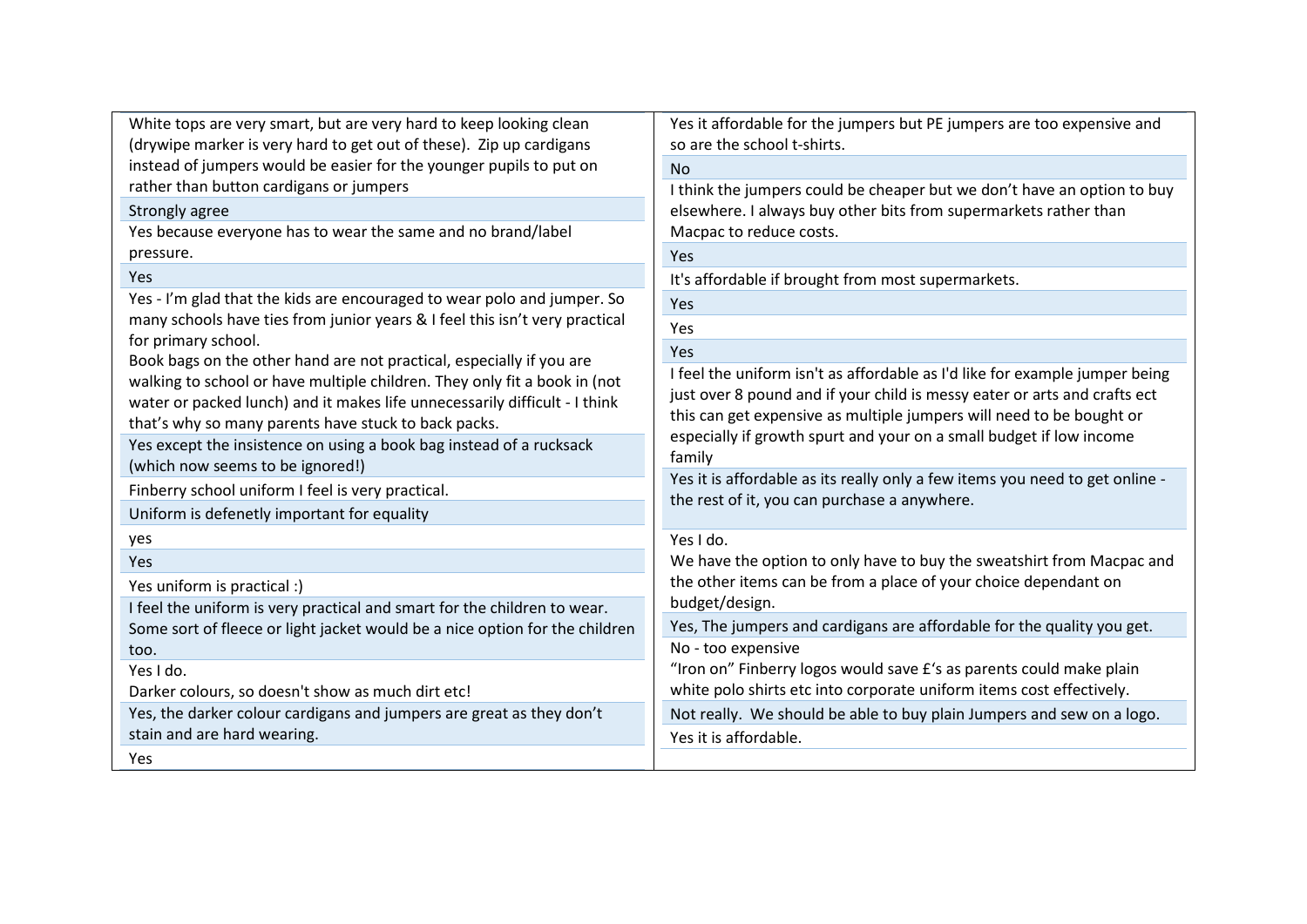| Mostly, but white shirts are really not a practical colour, especially for<br>younger children | Payment plans may be helpful for those who are stuck or second hand<br>uniform |  |
|------------------------------------------------------------------------------------------------|--------------------------------------------------------------------------------|--|
| Yes it is practical.                                                                           | Would also be helpful to those that can't afford it                            |  |
| Adjustments need to made so that children with sensory needs have                              | Yes, the price is reasonable for the branded products                          |  |
| other options for school uniform                                                               | Yes                                                                            |  |
| Yes, happy with it                                                                             | Yes and hard-wearing too.                                                      |  |
| Yes                                                                                            | Yes overall.                                                                   |  |
| Yes I like the school uniform. I do wish the children's pens were more                         | Yes                                                                            |  |
| washable though. They stain white shirts terribly. I also really like the PE                   | The uniform is affordable but its very poor quality. The jumpers are ok        |  |
| sweatshirts. It's a shame these can't be worn more regularly.                                  | but the T shirts are terrible quality. I buy plain ones for the winter from    |  |
| Yes I think it is practical. No issues.                                                        | other stores as the quality is way above.                                      |  |
| Yes it's lovely!                                                                               | Yes it is affordable                                                           |  |
| Finberry uniform is smart yet practical.                                                       | <b>Yes</b>                                                                     |  |
| The uniform is perfect                                                                         | Yes, although the Mapac jumpers/cardigans are not of a particularly            |  |
| Yes.                                                                                           | good quality.                                                                  |  |
| Yes. Optional items are helpful, as well as not having to buy too much                         | To some degree                                                                 |  |
| branded stuff.                                                                                 |                                                                                |  |
| <b>Yes</b>                                                                                     |                                                                                |  |

## Thoughts and Ideas re Uniform

More practical colour that can be found in a bigger supermarket like Morrisons, sainsburys or tesco.

I believe other parents have mentioned that the quality isn't as good as it was, I find that not tumble drying it helps to keep it from damage.

Alternative sources of school uniform should be made available with/without school logos etc.

Standard, smart uniform. (Although child does prefer hoody to sweatshirt given choice)

If you are going to keep with white shirts please find paint/pen options that actually wash out as the current ones used absolutely do not

You have burgundy school jumpers and cardigans and some children wear a burgundy summer dress and some wear a red summer dress. My opinion they should be burgundy not red.

it def would be good to be able to give outgrown uniforms back to the school and then given to those in need.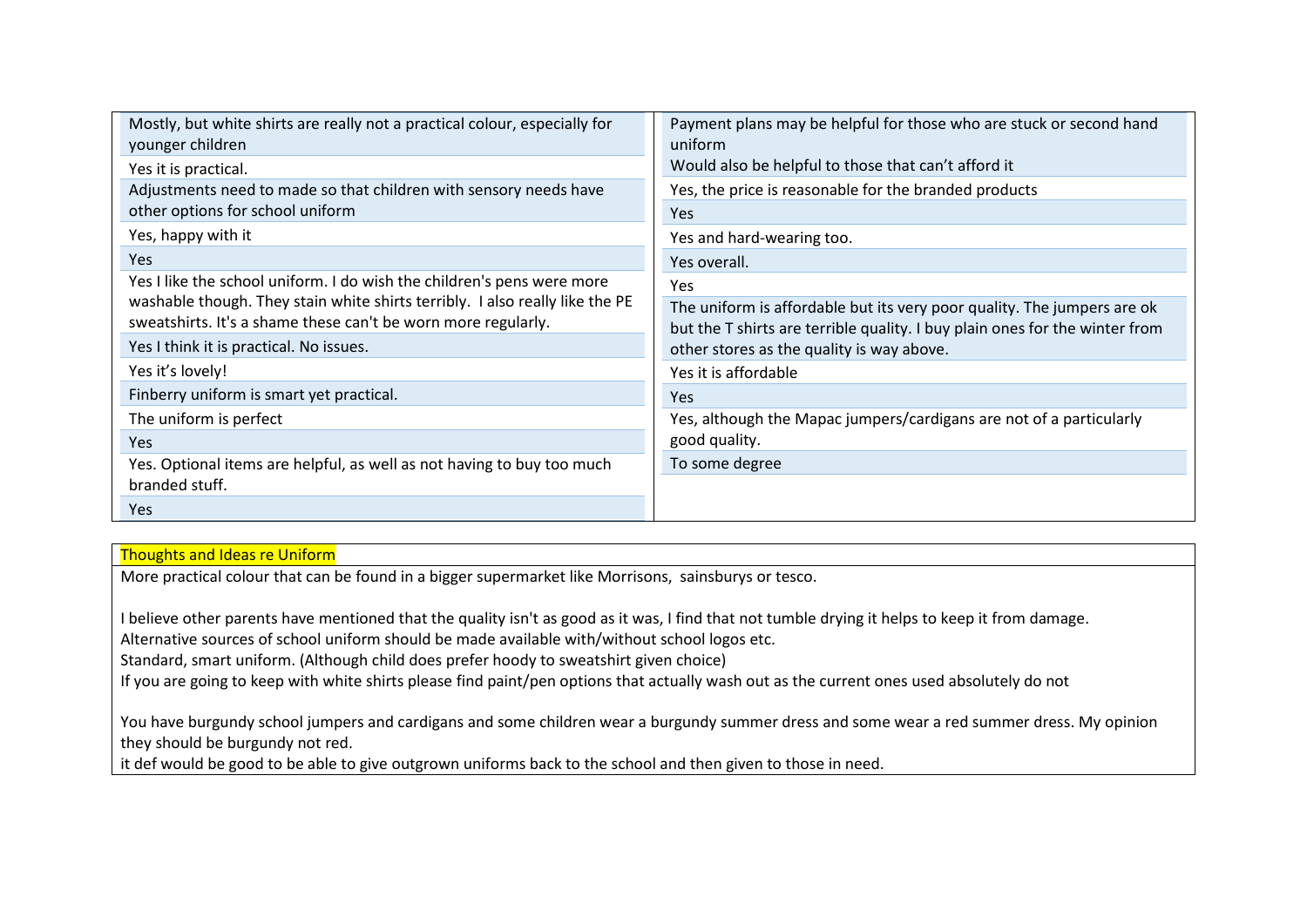I like the fact there is a branded school jumper, it gives the children a collective identity. I went to more than one school as a child and one school didn't have a uniform, there was a very obvious financial divide that even as primary aged children we could spot because uniform helps to stop that from happening.

Thinner material cardigan for warmer weather would be good.

I like the uniform it's smart and affordable and durable enough for the kids to roll about in!

Second hand uniform sale

Nil to report

I think with the book bags a rucksack should be available as the book bags are too small and open easily.

I'm not particularly happy about you pushing book bags on the children. I understand you have limited space but as a new school I would have thought this could be factored in that kids bring bags in with them. I'm also not happy with the cost of waste of changing from a perfectly good backpack (which actually isn't much bigger than a book bag). I feel you are using our children to guilt trip us a little with this too!

Making book bags compulsory was very impractical, and a waste of money as we bought one especially which my daughter just can't use. She can't fit her lunchbox or water bottle in the book bag, nor her sketch books and pens which she likes to use at lunchtime and after school. We've reverted back to using a rucksack which is also healthier for her back when walking to and from school. Maybe this should have been a rule just for the younger classes.

"Burgundy summer dresses.

A school logo to be sewn onto jumpers and cardigans. Closed toe sandals for summer ie black jelly shoes." N/a

My son has the book bag, however this is not big enough or effective enough to use as a school bag. Happy with current uniform :)

"Nothing I can think of.

Looks smart  $\odot$  and have been told this by other mums from different school's  $\ell$  "

None

All items need to be "tumble dryer friendly " which it currently is not.

Plain black/navy/maroon hoodies or jumpers should be acceptable for PE. The logo hoodie is far too expensive especially for the amount of wear it gets.

The school cardigans and jumpers are an odd fit. The cardigans in particular have a torso that is almost triangular with a narrow waist fit compared to the chest and arms.

Material needs to be thicker and options for fleece jackets or lighter material for summer